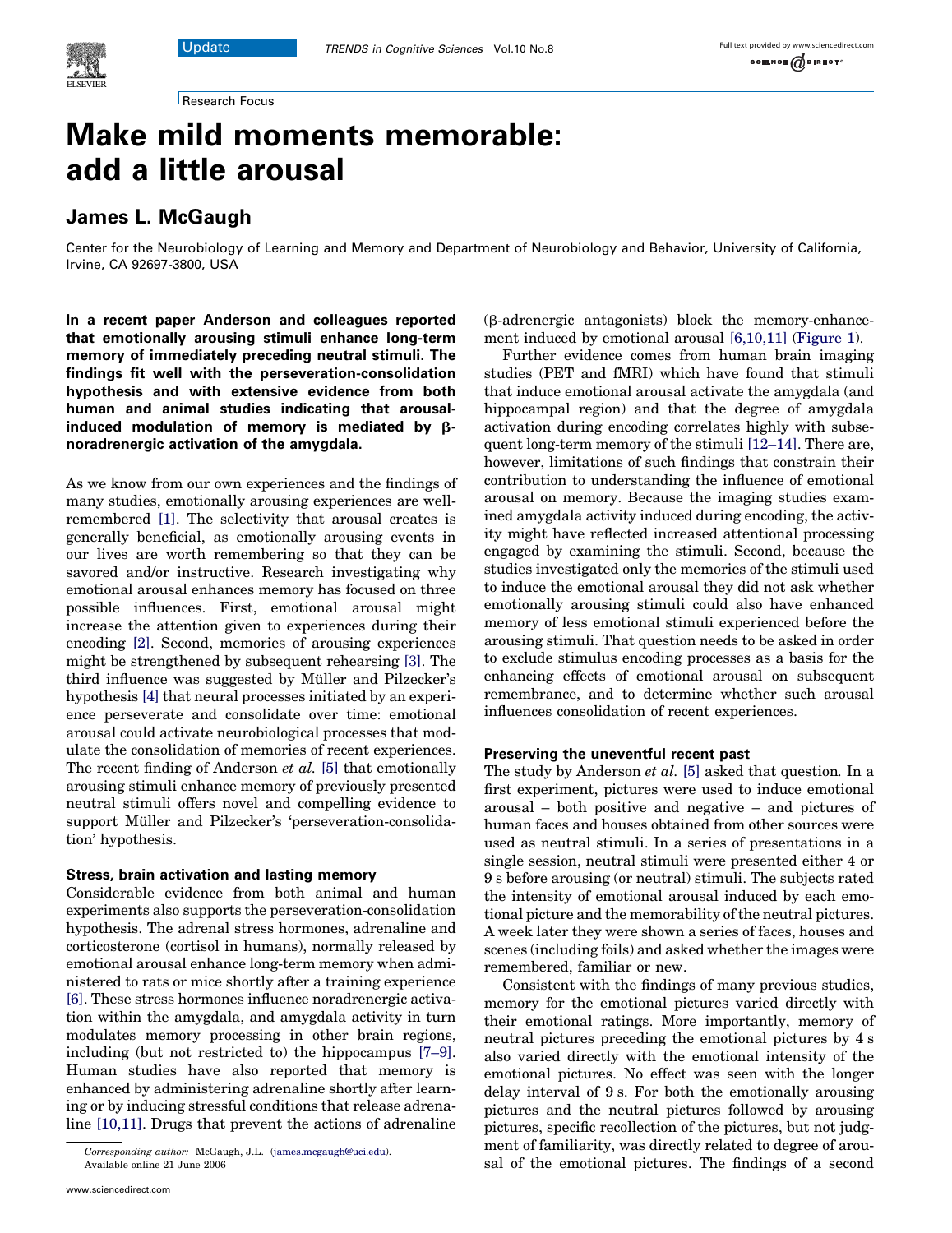<span id="page-1-0"></span>

Figure 1. Schematic representation of modulation of memory consolidation by emotional arousal-induced release of adrenal stress hormones and noradrenergic activation of the amygdala. Emotional arousal activates the release of noradrenaline in the basolateral amygdala as well as the release of adrenal stress hormones. The stress hormones then provide increased and sustained noradrenergic activation in the amygdala. The amygdala activation modulates memory consolidation via projections to other brain systems processing memory.

experiment using the same general procedures indicated that, although increasing the distinctiveness of pictures increased their recollection, distinctiveness per se did not increase the recollection of neutral pictures that were presented before the distinctive pictures. Arousal was the crucial factor in enhancing memory for the neutral pictures. In summary, the findings of Anderson et al. [\[5\]](#page-2-0) clearly support the conclusion that, 'Nondistinct stimuli may be endowed with enhanced recollective experience when arousal is manipulated after encoding has passed.' ([\[5\]](#page-2-0), p. 1600).

#### The long and the short of it

The findings of Anderson et al. [\[5\]](#page-2-0) might seem to fit well with those of animal and human studies reporting that post-learning administration of stress hormones normally released by emotional arousal enhances longterm memory [\[6,10\].](#page-2-0) However, as noted, the emotional pictures influenced memory of the preceding pictures only when they occurred within 4 s. By contrast, in the studies of the effects of post-learning administration of stress hormones the intervals between learning and treatment are typically no shorter than 30 s and, in animals given a single training trial, enhanced memory is readily obtained with treatment delays of several minutes (Figure 2). As Anderson *et al.* [\[5\]](#page-2-0) pointed out, it is unlikely that adrenal stress hormones played a role in mediating the effects seen in their study simply because stress hormone release is probably too slow to influence amygdala functioning within the 4 s window of effectiveness. Also, as peripherally released stress hormones remain active for many minutes, they would have been influential during the presentation of neutral as well as emotional stimuli. Thus, such findings would seem to question an interpretation suggesting that the emotional picture memory-enhancement and stresshormone induced memory enhancement have a common basis.

### Emotionally arousing findings:  $\beta$ -adrenergic activation

Other findings, however, point to a possible common basis. As noted above, the findings of animal studies indicate that noradrenergic activation of the amygdala is necessary to enable stress-hormone-induced memory enhancement. Furthermore, when assessed during encoding, PET imaging of amygdala activity (assessed following many minutes of arousal) and event-related fMRI of amygdala activity induced by single items both predict long-term memory of the arousing stimuli [\[12–14\].](#page-2-0) And, importantly, b-adrenergic antagonists (e.g. propranolol) block the stress hormone modulation of memory consolidation in animals, as well as the increase in amygdala activity and enhanced retention induced by emotional stimuli obtained in fMRI studies  $[15,16]$ . Thus,  $\beta$ -adrenergic activation of the amygdala appears to be essential for the short-latency modulation induced by brief and mild emotional arousal such as that seen in the Anderson et al. [\[5\]](#page-2-0) study, as well as the effects found in animal and human studies that have used longer intervals of time between learning and stress hormone administration.

The difference in the time scales of the effects of emotional arousal on memory of preceding events seen in the



Figure 2. Experimental procedures of the Anderson et al. [\[5\]](#page-2-0) study and a typical animal experiment investigating stress hormone effects on memory consolidation. In the Anderson et al. experiment (a) emotionally arousing pictures were presented either 4 s or 9 s after neutral pictures and memory was tested a week later. In typical animal studies (b), stress hormones are administered either within a minute after a single training trial or at a delay of an hour (or longer) after the training and memory is tested 2 days later.